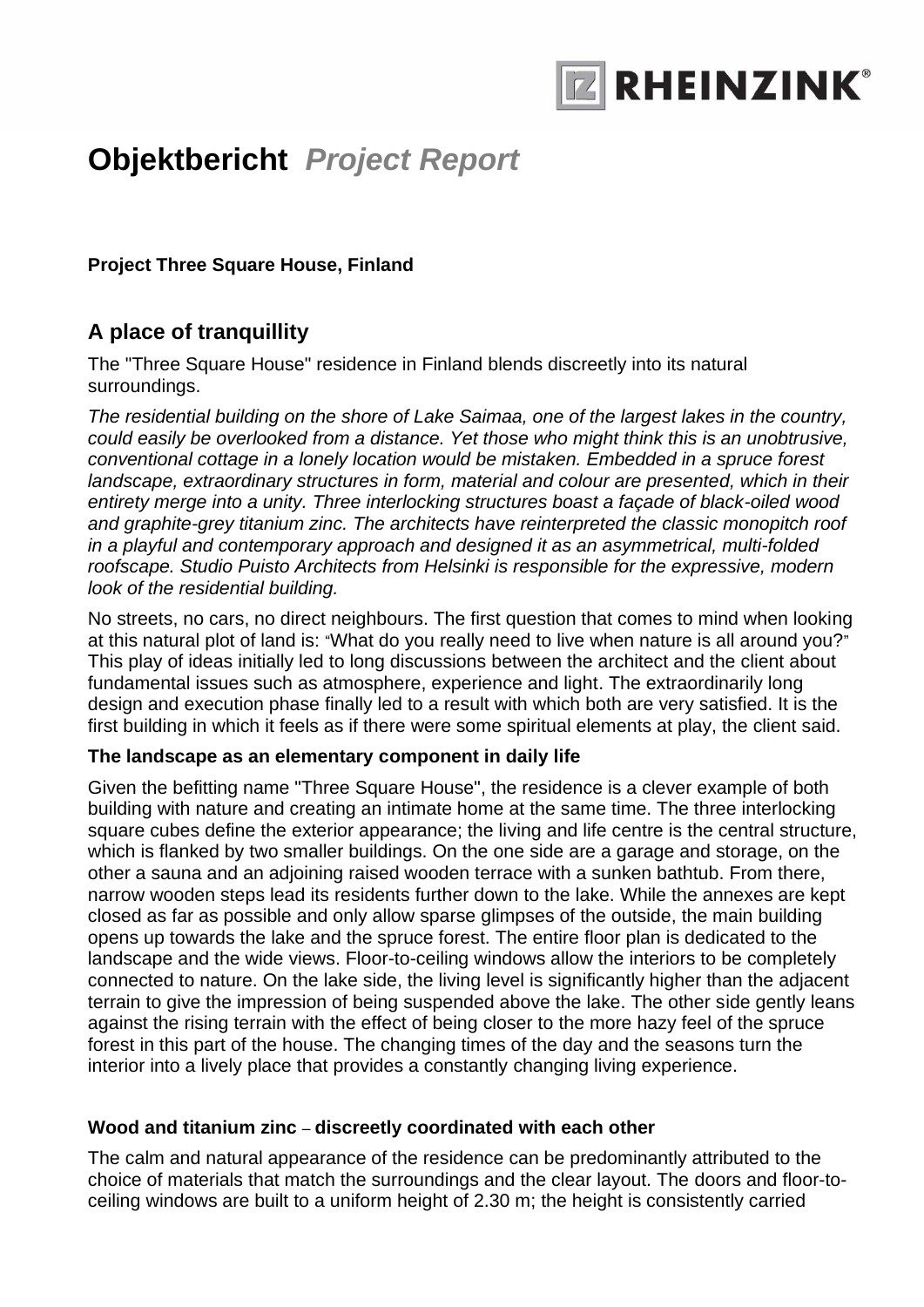

around the building and is composed of an interplay of glass and black-painted wooden slats. The surfaces above and below this horizontal façade are panelling with RHEINZINK titanium zinc in RHEINZINK-prePATINA graphite-grey surface finish. The pre-weathering process is already applied in the factory to ensure that the desired appearance with uniform colouring can be achieved right from the start. A vertical line was used in the classic installation method: the 200  $m^2$  façade area was executed as an angled standing seam system, the 400  $m<sup>2</sup>$  roof area as a double standing seam system. With their decision to combine wood and titanium zinc, the architects also show just how well the two materials go together. The smooth surfaces of the titanium zinc panels are given a clear and unadorned texture by the seams and blend in with the dark wood battens in a discreet dark grey shimmer without overpowering them.

#### **Concise design language**

The concise design language of the building envelope is consistently carried over into the interior design. The square floor plan is strictly structured, but the different room heights are combined into one unit and reflect the striking roof geometry, which is impressively experienced inside. Unnecessary corridors have been completely dispensed with. The open effect is supported by the clear and functional room structure: WC, bathroom and ancillary rooms are arranged in the central core. From there, sliding doors can be pulled out, dividing the open space into living room, dining room, bedroom, retreat area and study. The walls themselves are created by projections and recesses as refined built-in units, in which, for example, the kitchenette, cupboards, seating and a fold-out bed have been precisely incorporated.

The wood material continues throughout the interiors, precisely integrating the construction and furniture into the overall architecture. The core with all its surfaces and fixtures was finished in oiled walnut. The remaining walls and ceilings as well as the vertical structures are made of black pine slats. The floor is made of black oak parquet. The sauna and washrooms, with their entire surfaces panelling in light alder wood, provide a striking contrast. Ceramic tiling to match the wood was chosen for the shower.

#### **Materiality and light**

The special spatial experience is mainly achieved by the use of natural light and the different degrees of gloss of the wooden surfaces. One very important aspect was at the centre of the architect's and client's planning: the design of the rooms should not shy away from darkness, instead darkness should become a strength. Depending on the situation and mood, the residents can visit and experience different room scenarios. Artificial lighting thus concentrates on the core of the residential and living area. Sensibly positioned lighting on ceilings and in furniture accentuates surfaces and pathways and, at the same time, allows the core piece of furniture to shine from the outside as a warm element.

The residence is topped off with an individual energy and sustainability concept. Geothermal energy is used for heating and cooling; underfloor heating and electrically heated windows provide a sense of comfort. The entire house, except for the garage and wet rooms, which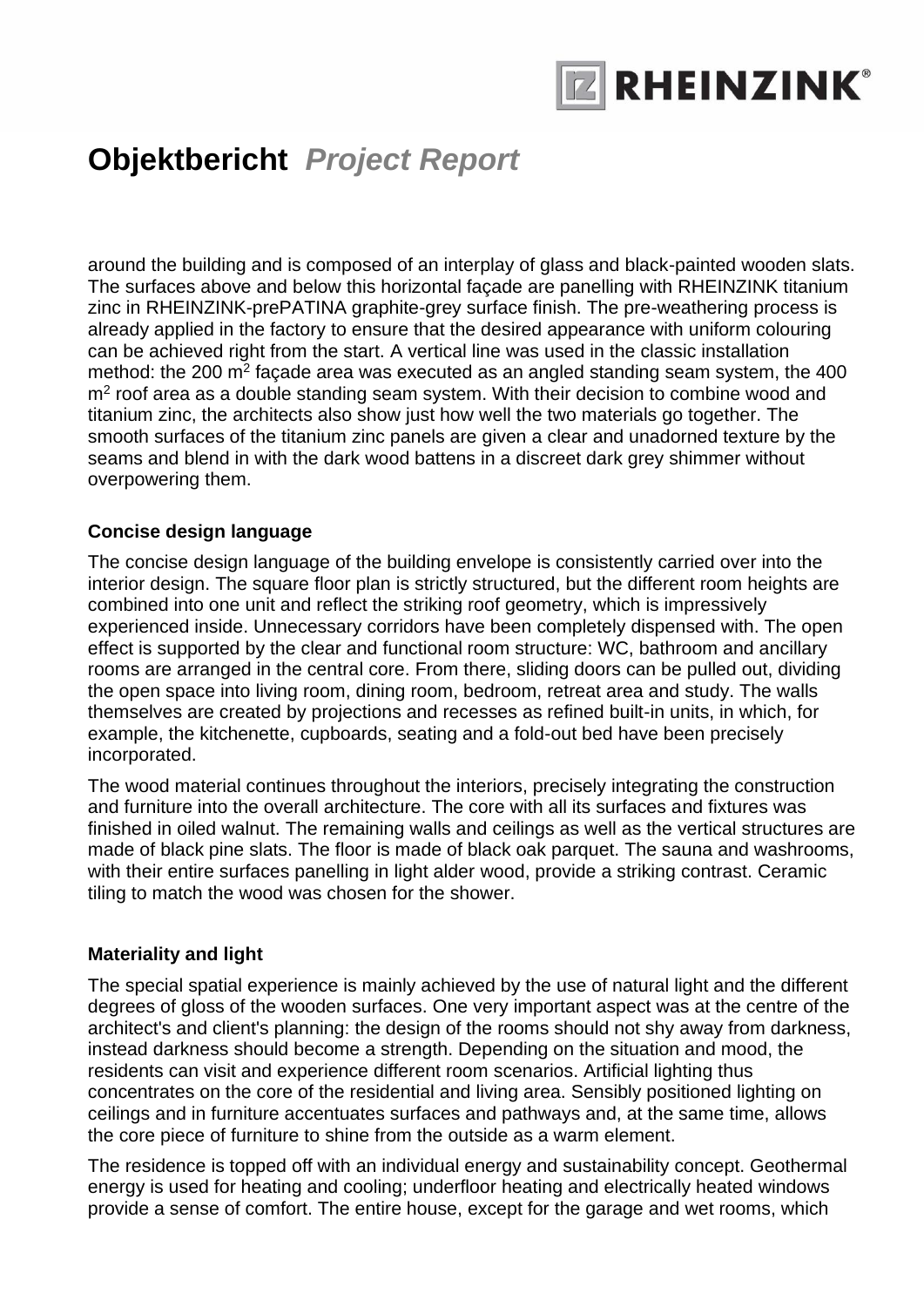

are built on a load-bearing concrete slab, is a timber-frame construction with wood-fibre insulation. No plastics were used in the construction.

#### **Harmony**

The house achieves its very own unique atmosphere by virtue of its materiality and the precision of the workmanship, which is maintained down to the very finest detail in the handcrafted finishing processes. The crowning glory: the home's desired appearance will be preserved for many years to come. Just as the colour of the dark wood lathing on the façade is oriented to the surrounding nature from the very beginning, the dark shimmering RHEINZINK titanium zinc elements blend in just as appropriately. Due to the pre-weathered surface, the roof and façade will only change slightly. The positive characteristics of the natural material RHEINZINK, such as durability and robustness, are combined here with the aspects of design and aesthetics in a truly unique and interesting approach. Without overpowering, the clear, modern design language ensures that the exterior and interior design function within themselves and at the same time harmonise as a whole.

#### **Construction panel**

Client: Teemu Helppolainen, Finland

Planning architect: Studio Puisto Architects, Helsinki Finland

Execution of the Rheinzink work: Peltipeite OY, Kari Kuisma, Naarajärvi, Finnland

Technical data:

Roof – 400 m2, 2 to, RHEINZINK- prePATINA graphite-grey, double standing seam system Façade - 200 m2, 1 to, RHEINZINK-prePATINA graphite-grey, angled standing seam system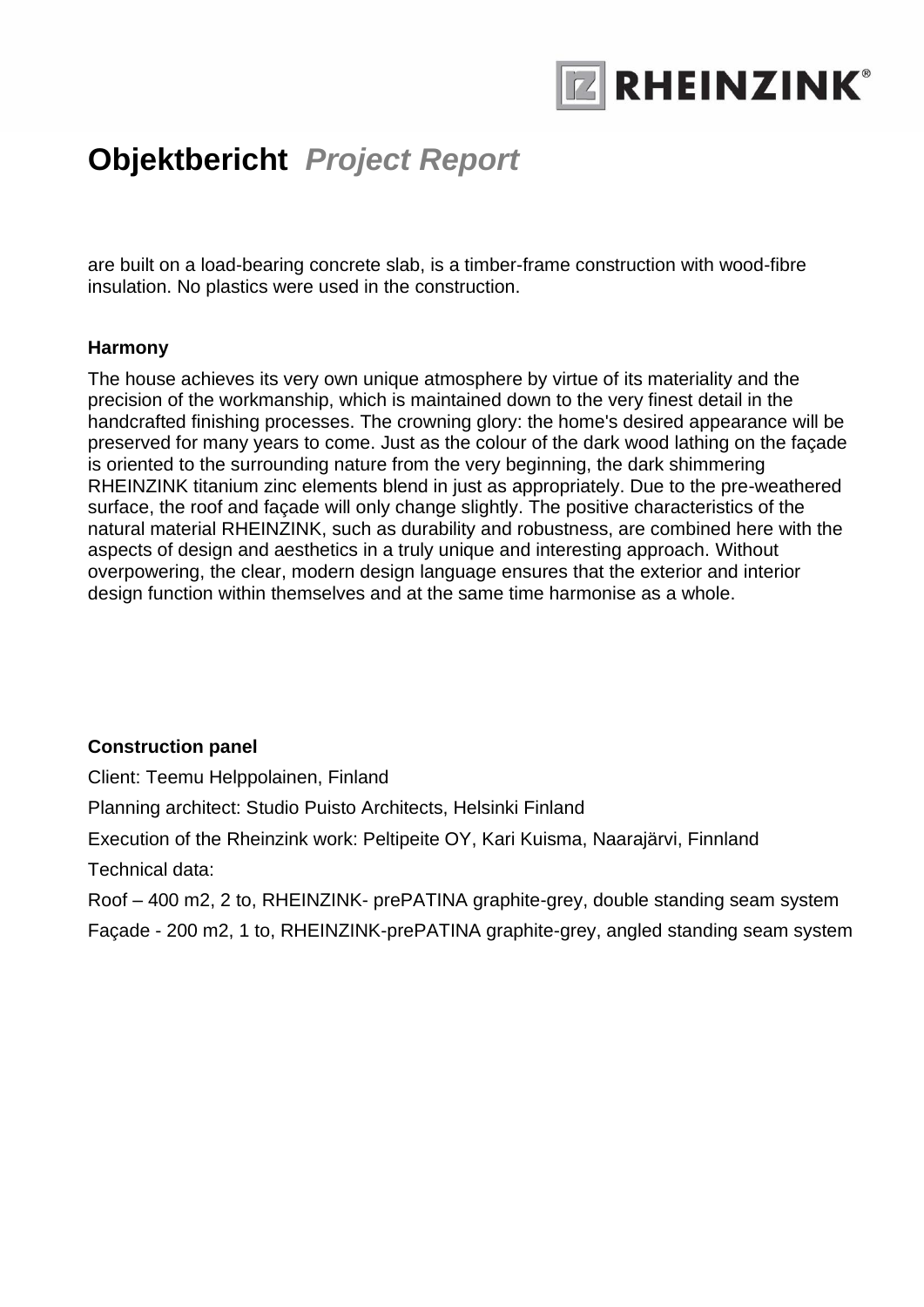

### **Captions**



The "Three Square House" in Finland is situated right in the midst of a beautiful natural setting on the shores of Lake Saimaa. Photo: Marc Goodwin



Just as the colour of the dark wood lathing on the façade is oriented to the surroundings, the dark shimmering RHEINZINK titanium zinc elements blend in just as appropriately.

Photo: Marc Goodwin



The surfaces above and below this horizontal façade coil are panelling with RHEINZINK titanium zinc in RHEINZINK-prePATINA graphite-grey surface finish.

Photo: Marc Goodwin